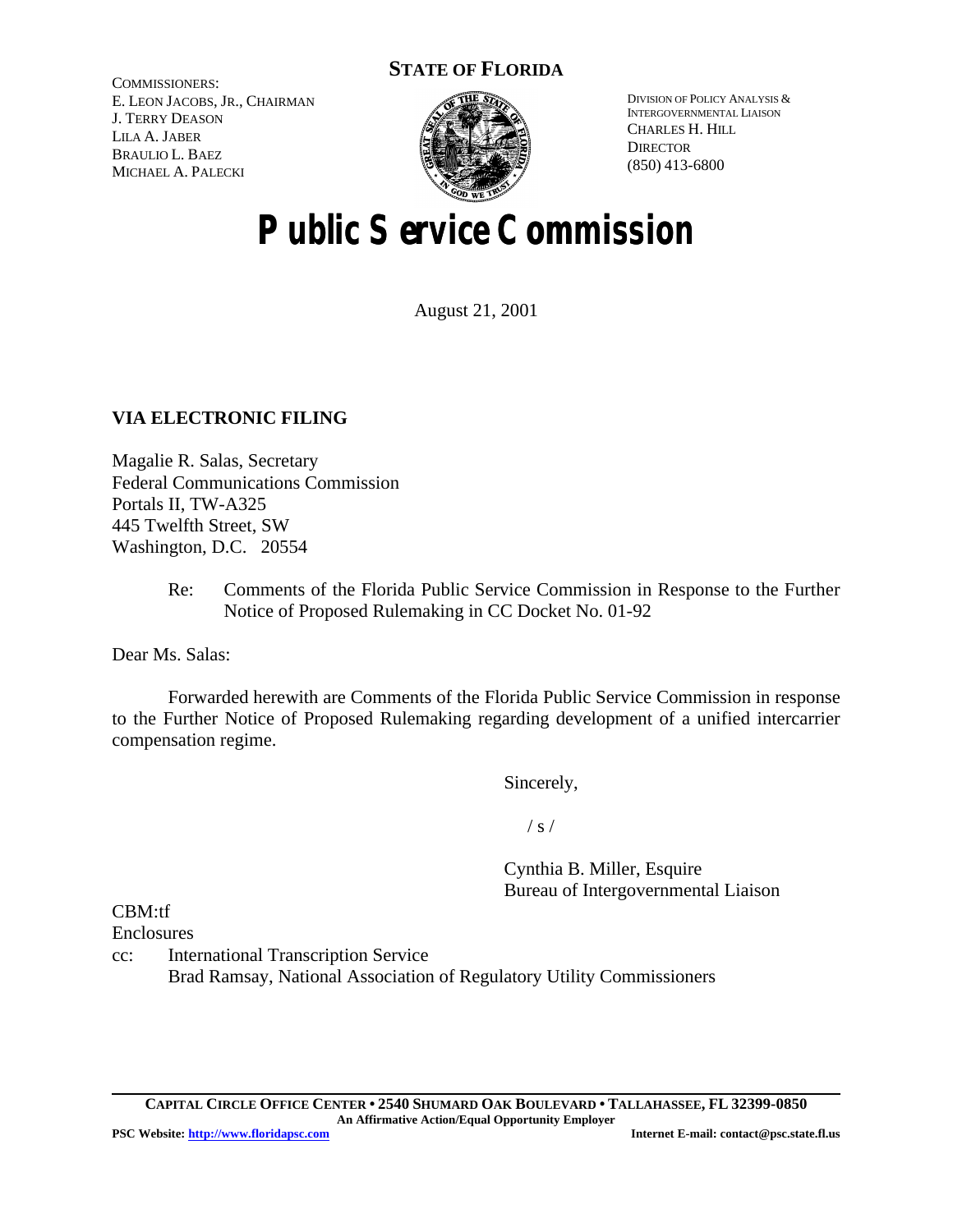## **BEFORE THE FEDERAL COMMUNICATIONS COMMISSION WASHINGTON, D.C. 20554**

) ) ) )

In the Matter of

Developing a Unified Intercarrier

CC Docket No. 01-92

## **COMMENTS OF THE FLORIDA PUBLIC SERVICE COMMISSION IN RESPONSE TO FURTHER NOTICE OF PROPOSED RULEMAKING**

The Florida Public Service Commission (FPSC) hereby respectfully submits its comments on the Further Notice of Proposed Rulemaking (NPRM) in CC Docket No. 01-92.<sup>1</sup> The FPSC expressesits concern regarding the level of detail put forward in this NPRM relating to the proposal, and questions why further information regarding potential effects on end-users was not, at a minimum, gathered through a Notice of Inquiry (NOI) before the issuance of this NPRM. This Commission does not believe that publishing the issues in a notice and seeking public comment is the most effective means to address the significant issues raised in this notice. Instead, we support a more collaborative effort to engage the Federal Communications Commission (FCC) though the appropriate Joint Boards. Specifically, the FPSC strongly encourages the FCC to formally refer the issues of cost allocations to the Federal-State Joint Board on Separations and associated universal service issues to the Universal Service Joint Board.

## *Background*

On April 27, 2001, the FCC released a NPRM relating to the development of a unified intercarrier compensation regime that has the potential to affect virtually all customers in all states,

<sup>&</sup>lt;sup>1</sup>CC Docket No. 01-92, Notice of Proposed Rulemaking, FCC 01-132.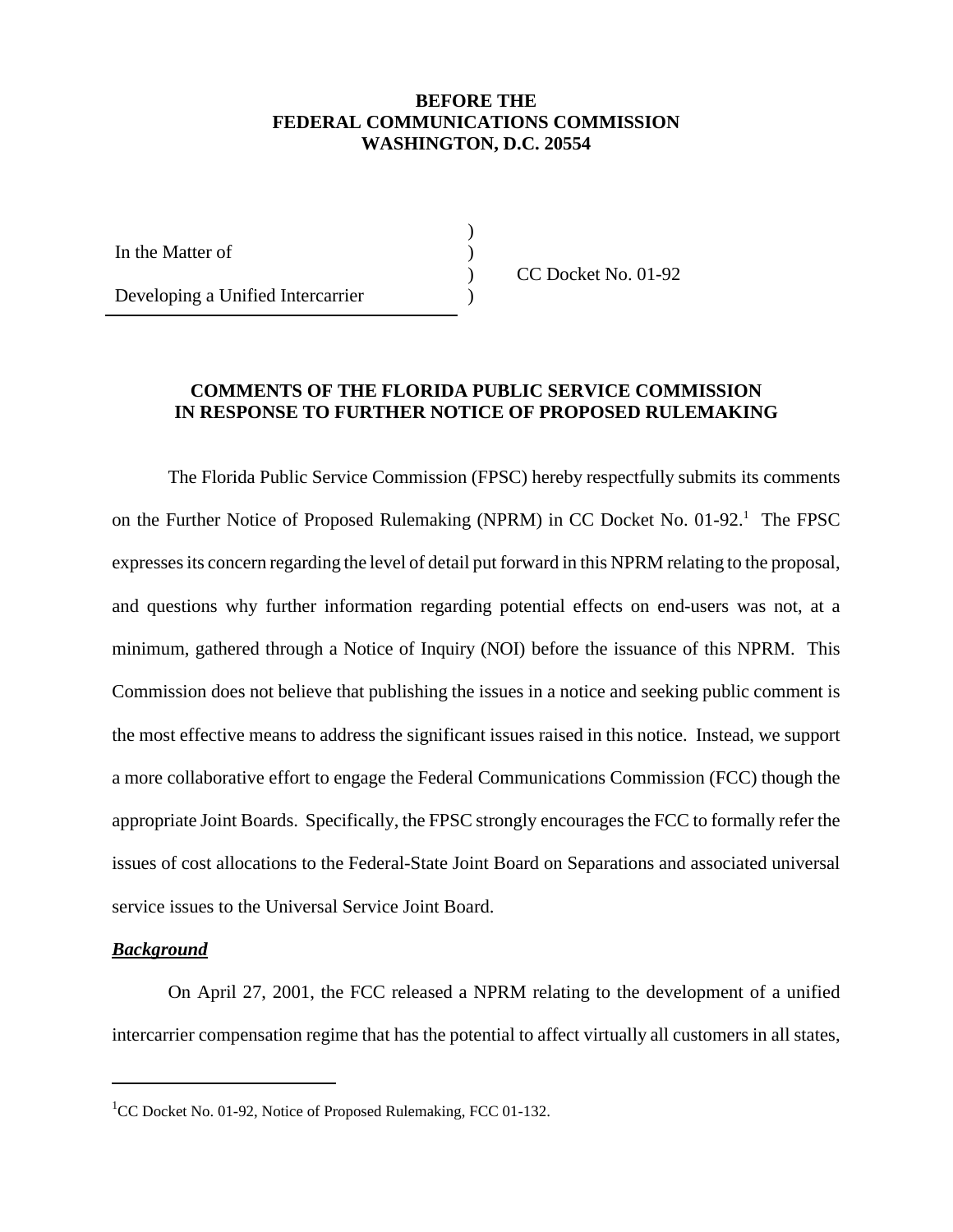as well as state and federal policies on universal service, access charges, and jurisdictional separations. In this NPRM, the FCC begins a "fundamental re-examination of all currently regulated forms of intercarrier compensation." Specifically, the FCC seeks comments on whether and how to replace the existing variety of intercarrier compensation methods with a unified approach based on a bill-and-keep methodology or other alternatives.

At present, rules relating to intercarrier compensation can be separated into access charge and reciprocal compensation rules. In general, access charge rules govern the payments that interexchange carriers(IXCs) and commercial mobile radio services(CMRS) carriers make to Local Exchange Carriers (LECs) to originate and terminate long-distance calls. The access charge rules can be further divided into interstate access charge rules that are set by the FCC, and intrastate access charge rules that are set by state commissions. Both the interstate and intrastate access charge rules establish charges that IXCs must pay to LECs when the LEC originates or terminates a call for an IXC, or transports a call to, or from, the IXC's point of presence ("POP"). Reciprocal compensation rules govern the compensation between telecommunication carriers for the transport and termination of local traffic.<sup>2</sup>

## *Market Issues*

Based on the NPRM, it is appears that the FCC believes that overall, the market will be improved if there is a simpler, unified system for carrier-to-carrier cost recovery. By essentially transferring some or all of the costs of interconnection from carriers to customers, the FCC believes

<sup>2</sup> Both sets of rules are subject to various exceptions (*e.g.,* long-distance calls handled by ISPs using IP telephony are generally exempt from access charges under the enhanced service provider (ESP) exemption).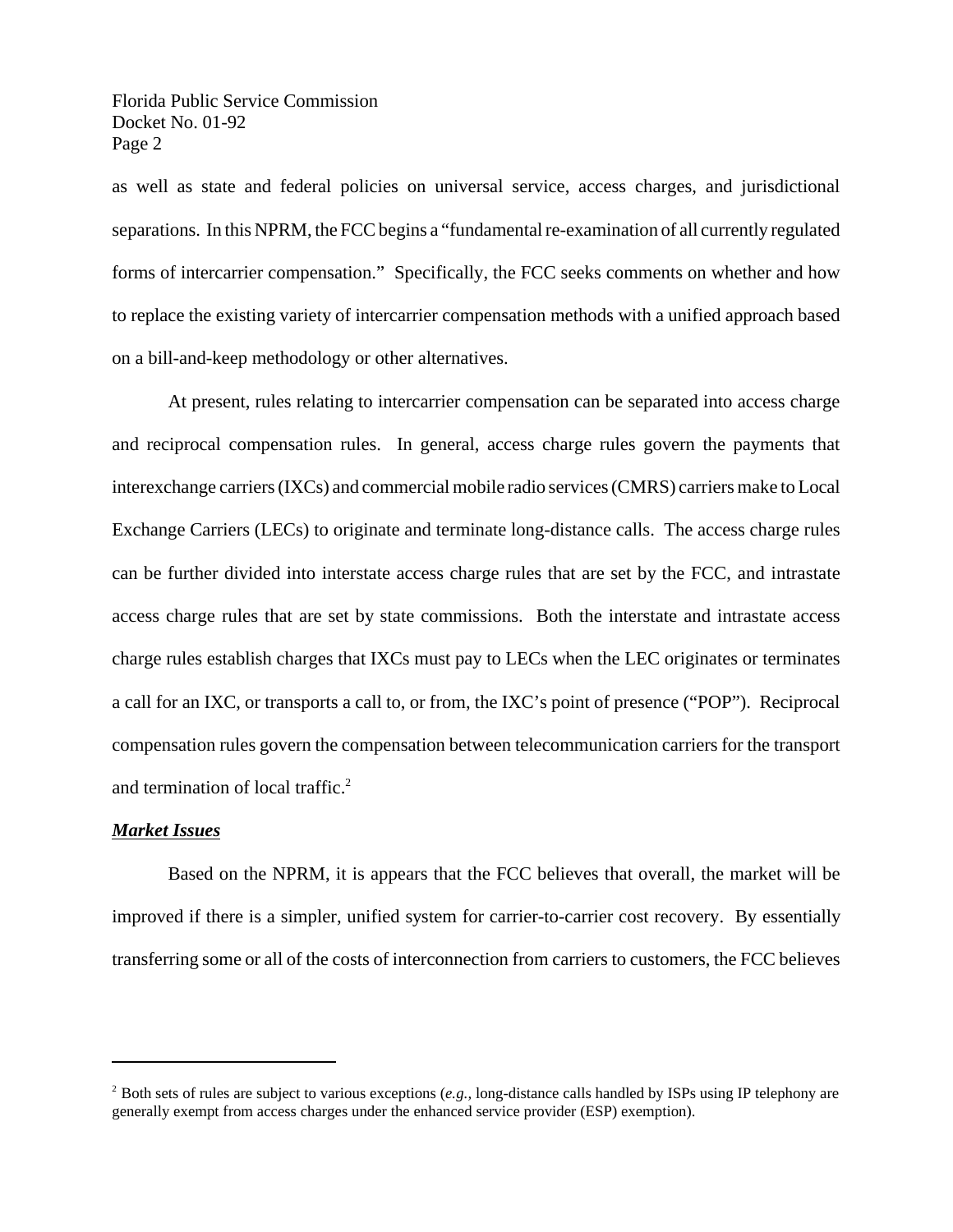this approach may cure some of the competitive market failures it has observed.<sup>3</sup> There are questions we believe the FCC should answer to evaluate whether a bill-and-keep regime will perform as desired. For example, will a bill-and-keep approach:

- Provide fair compensation to each carrier in the market, especially if there are imbalances in the type or volume of traffic between the carriers;
- Maintain a reasonable link between the "cost-causer" and the "cost-payer";
- Provide the proper economic signals to carriers in the market and their customers;
- Lead to cross-subsidies between low and high volume customers or other customer classes; and
- Create perverse incentives regarding infrastructure development, network configuration, or points of interconnection?

Prior to adoption, the effect of bill-and-keep on market issues should be fully investigated.

# *Universal Service*

In its NPRM, the FCC recognized that its proposals might increase the effective local monthly bill observed by customers.<sup>4</sup> The FCC also realized that its proposals will reduce the portion of the consumer's total bill that is subject to geographic rate averaging under section  $254(g)$ , which would further increase many customers' bills. The FCC requested comments on the significance of any such change in rates and its effect on subscriber penetration rates.

While the FPSC does not have specific estimates, it is conceivable that in high-cost states, local customers may not be able to afford the increase in monthly fees possible under the various bill-and-keep proposals. It may create pressures to increase the size of state and federal universal

<sup>&</sup>lt;sup>3</sup> For example, the FCC believes that CLECs, in some cases, have been able to price access services above competitive market levels.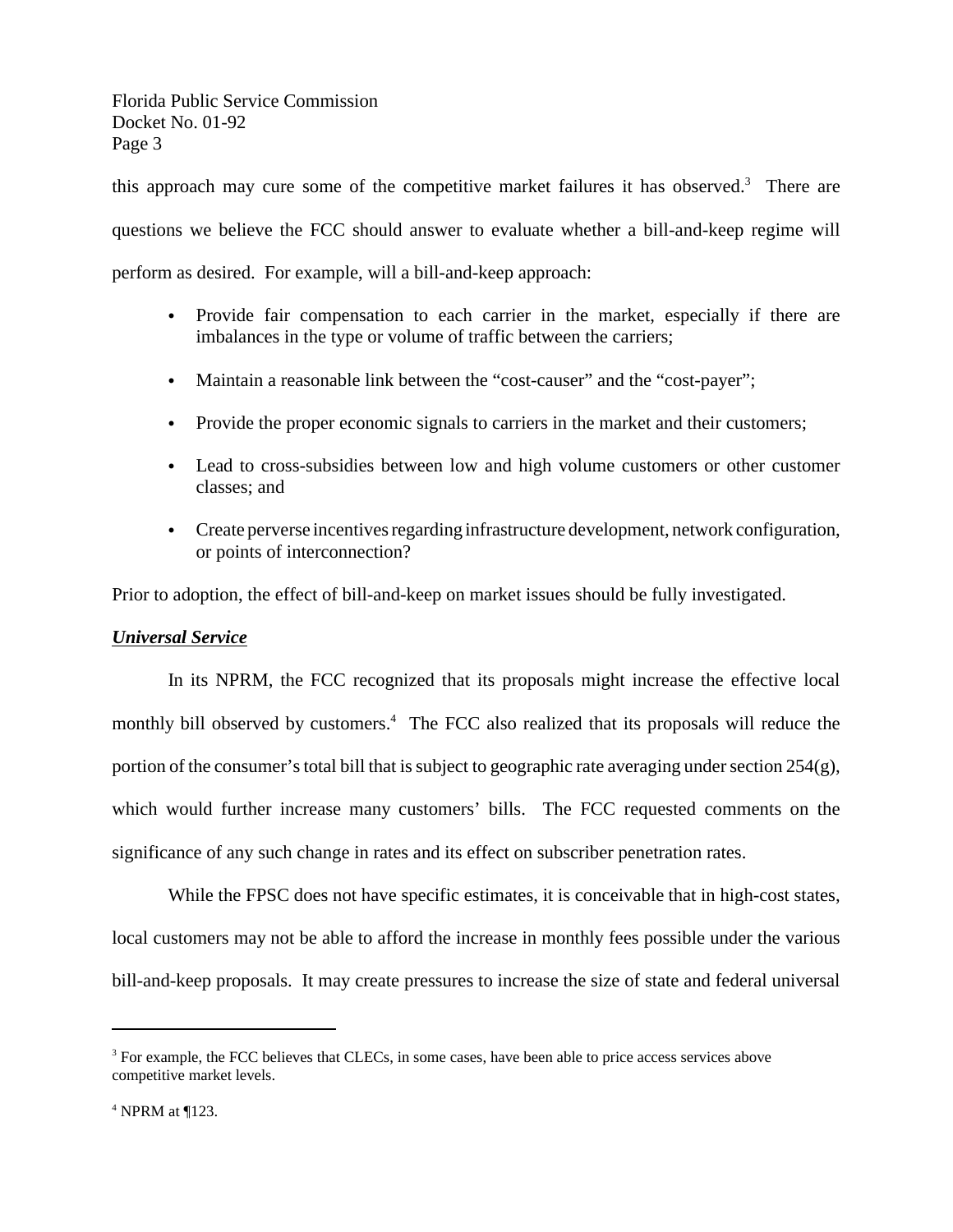service funds to prevent customer drop-off from the network. Similarly, changing the method of carrier-to-carrier compensation implicates the universal service components of the CALL plan. For these reasons the FPSC strongly encourages the FCC to formally refer the issues associated with universal service to the Universal Service Joint Board.

### *Jurisdictional Separations*

The FCC also recognized that its proposed policy changes might affect jurisdictional separations.<sup>5</sup> The proposal, if adopted, would essentially change the dividing line between costs recovered through traditional interstate services and those recovered as part of the local bill. In many ways, bill-and-keep proposals are changing the concept of what is a "local" service. To the extent that the FCC effects a shift in costs to local ratepayers, the FPSC believes it would be appropriate, at a minimum, for the Separations Joint Board to be involved. Similarly, participation by the Separations Joint Board will allow the FCC to evaluate whether it is more reasonable to achieve the end it seeks through a change in jurisdictional cost assignment rather than through a change in access rate design policy. The issues raised in the NPRM are also closely related to jurisdictional allocation issues now before the Separations Joint Board as it continues its review of the next generation separations policy.

## *Cost Allocation*

The FCC suggested that a bill-and-keep system could provide a demarcation point between networks so that regulators need not allocate costs.<sup>6</sup> This suggests that the current sharing of costs between the state and federal jurisdiction will be eliminated, as costs will be assigned fully to either

 $<sup>5</sup>$  NPRM at  $\P$  122.</sup>

 $<sup>6</sup>$  NPRM at ¶ 34.</sup>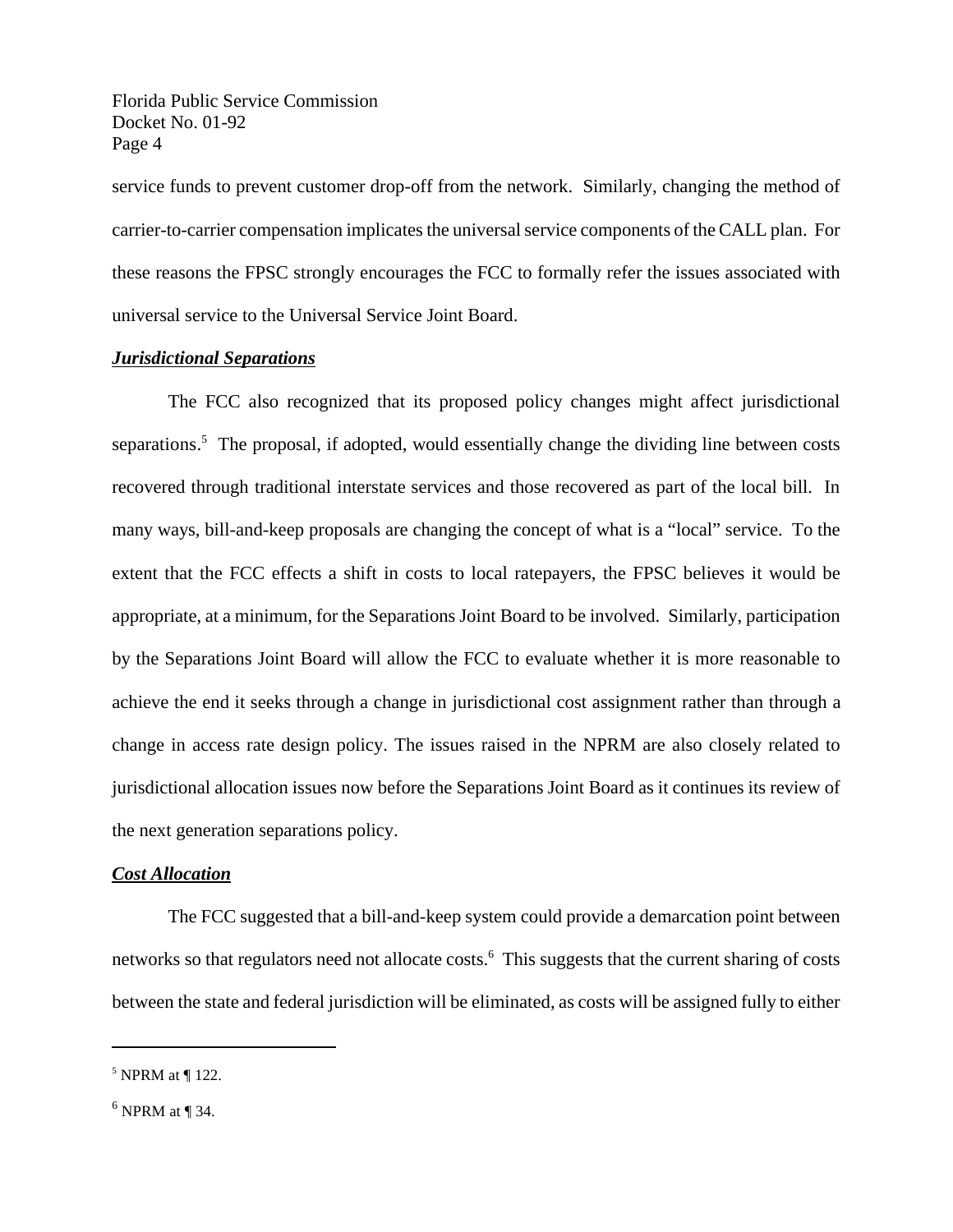one side or the other. Changing who pays for costs has the potential to affect end-user rates, incentives for infrastructure investment, customer penetration levels, universal service funding needs, and virtually every major cost-recovery policy affecting state and federal ratepayers. The FPSC has a significant interest in ensuring that federal cost allocation changes do not disrupt state networks, policies, or economic and social objectives.

#### *Mirroring of Federal Policies*

If the FCC goes to an interstate bill-and-keep system, the FPSC believes that states could face significant pressures to make similar changes at the state level. For example, if federal access charges are reduced or eliminated, this could create significant bypass and arbitrage incentives relative to state access charge systems. In the NPRM, the FCC requested comments on whether certain state rates should conform to federal policy goals.<sup>7</sup> Therefore, there is a risk that the FCC may preempt state decisions regarding state access charges and other carrier-to-carrier arrangements. The FPSC would be opposed to any preemption.

#### *Conclusion*

Adopting a federal bill-and-keep system to replace access and reciprocal compensation arrangements has the potential to affect intrastate rates, universal service, cost allocation issues, infrastructure development, network structures, and various state policies. Given the wide scope of consequences of adopting a bill-and-keep system, the FPSC would oppose moving to such an approach unless issues are first referred to a Joint Board or comparable state/federal negotiation

<sup>&</sup>lt;sup>7</sup> While much of the NPRM addresses methods the FCC may adopt regarding interstate rates,  $\P$ 99 seeks comment on "whether, in order to achieve the benefits of a uniform intercarrier compensation regime, state public utility commissions would need to move intrastate access charges to forward-looking-economic costs." At ¶ 87, the FCC also seeks comment on the extent to which Section 332 preempts state regulation of intrastate LEC-CMRS interconnection and gives such authority to the FCC.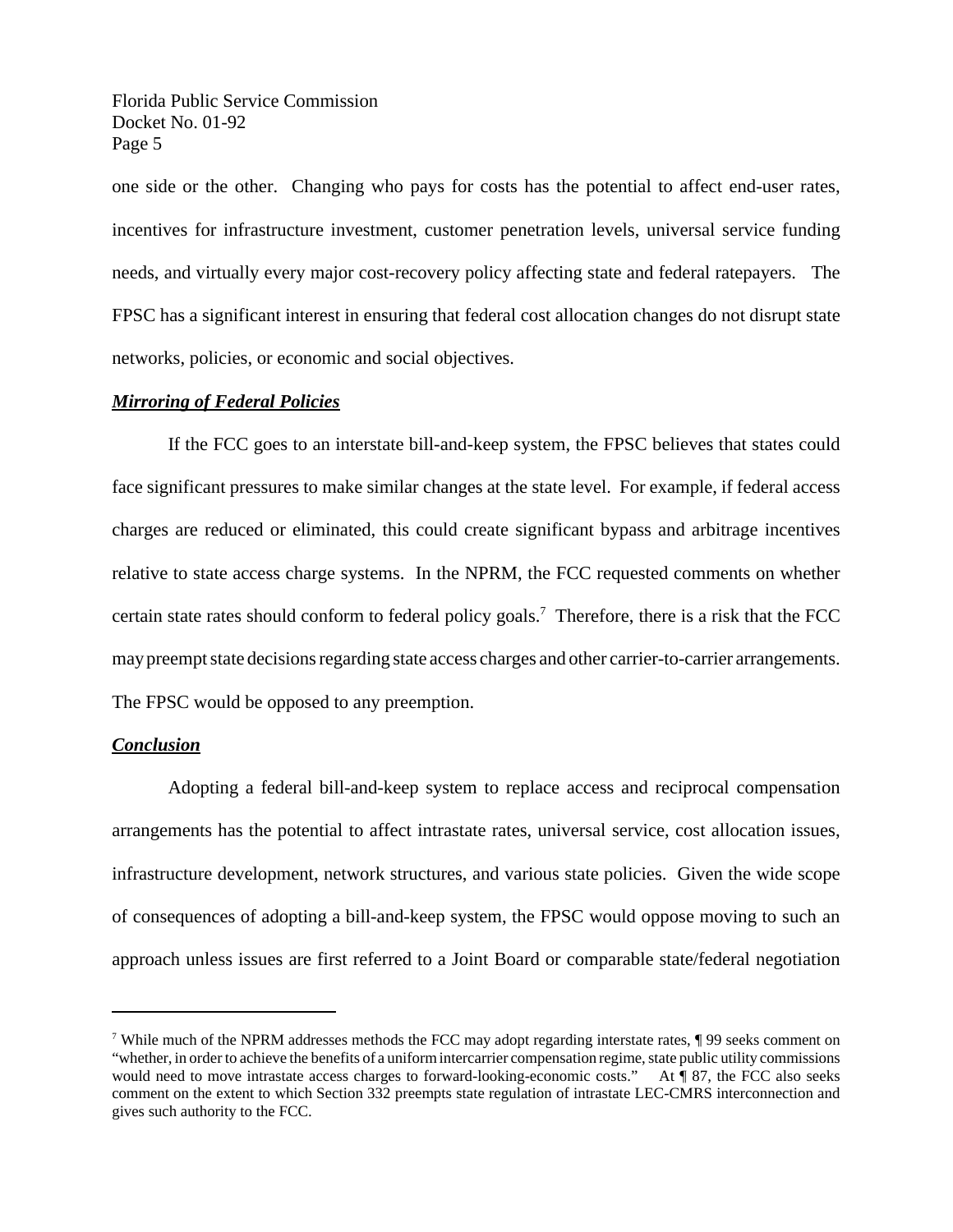process. Issues related to universal service and jurisdictional separations should also be referred to

the Universal Service and Separations Joint Boards as appropriate.

Respectfully submitted,

/ s /

Cynthia B. Miller, Esquire Bureau of Intergovernmental Liaison

DATED: August 21, 2001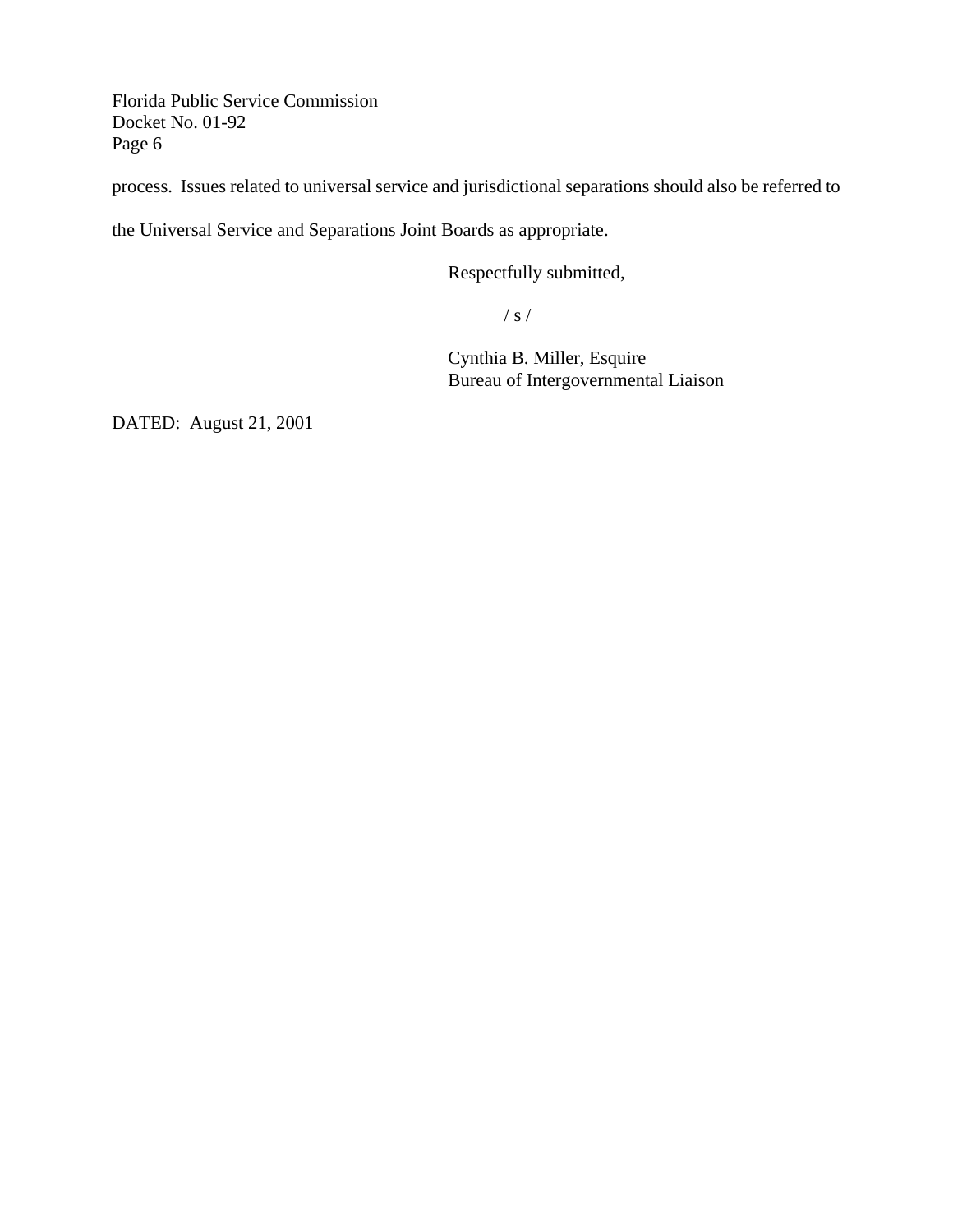# CERTIFICATE OF SERVICE

I hereby certify that a true and correct copy of these FPSC comments is being mailed this date to the parties on the attached service list.

Respectfully submitted,

/ s /

Cynthia B. Miller, Esquire Bureau of Intergovernmental Liaison

FLORIDA PUBLIC SERVICE COMMISSION 2540 Shumard Oak Boulevard Tallahassee, Florida 32399-0850 (850) 413-6082

DATED: August 21, 2001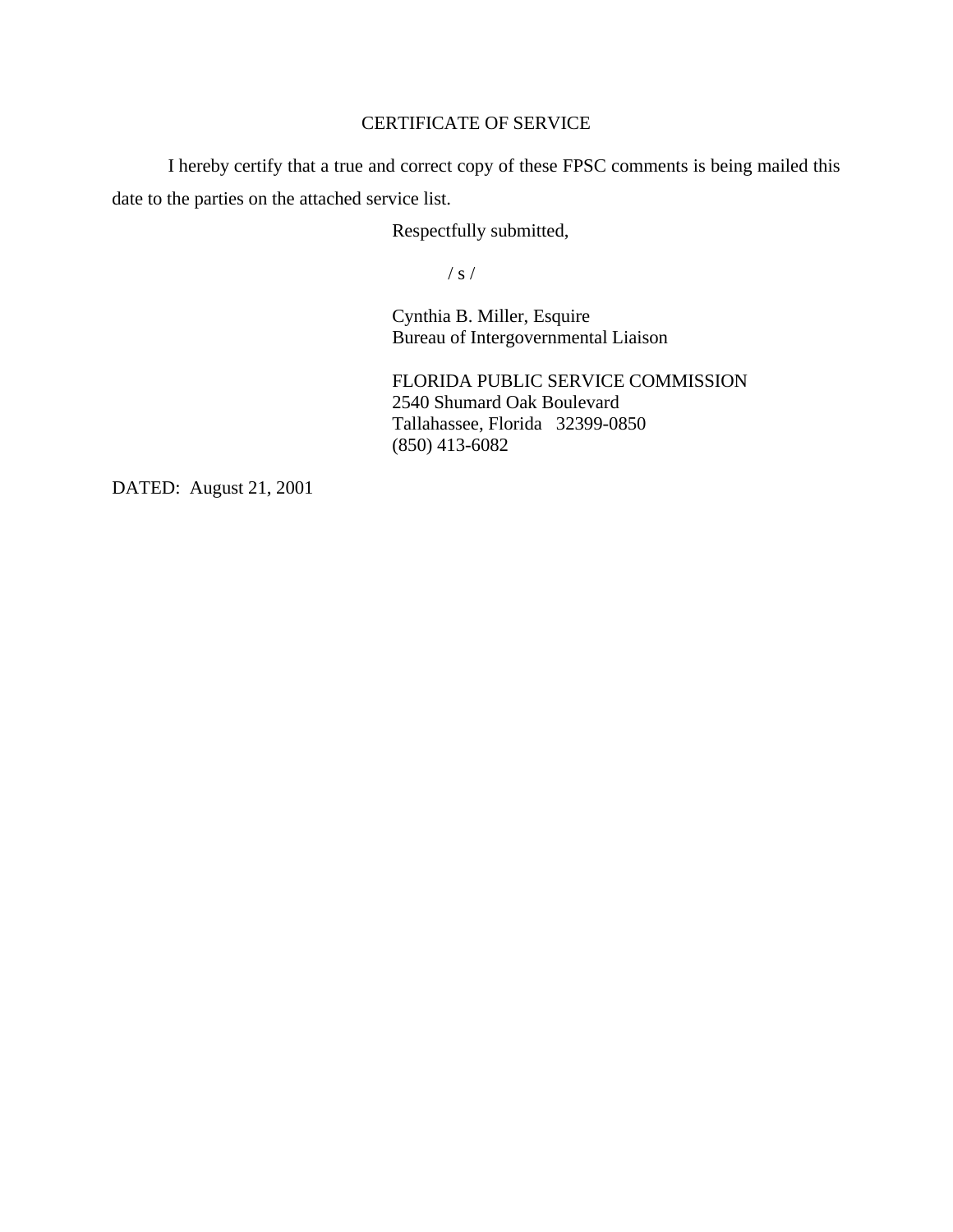#### SERVICE LIST

The Honorable Michael Powell Chairman Federal Communications Commission 445 Twelfth Street, SW Washington, D.C. 20554

The Honorable Kathleen Q. Abernathy Commissioner Federal Communications Commission 445 Twelfth Street, SW Washington, D.C. 20554

The Honorable Kevin J. Martin Commissioner Federal Communications Commission 445 Twelfth Street, SW Washington, D.C. 20554

The Honorable Nanette G. Thompson, Chair Regulatory Commission of Alaska 1016 West Sixth Avenue, Suite 400 Anchorage, AK 99501-1693

The Honorable Jim von Gremp Arkansas Public Service Commission P. O. Box 400 Little Rock, AR 72203-0400

Peter Arth, Jr., Edward W. O'Neil, Mary Mack Adu California Public Utilities Commission 505 Van Ness Avenue San Francisco, CA 94102-3298

David A. Beckett Colorado Public Utilities Commission 1580 Logan Street Office Level 2 Denver, CO 80203

Earl Poucher, Legislative Analyst Office of Public Counsel 111 West Madison Street, Room 812 Tallahassee, Florida 32399-1400

The Honorable Gloria Tristani Commissioner Federal Communications Commission 445 Twelfth Street, SW Washington, D.C. 20554

The Honorable Michael J. Copps Commissioner Federal Communications Commission 445 Twelfth Street, SW Washington, D.C. 20554

Mary E. Newmeyer Federal/Congressional Affairs Alabama Public Service Commission P. O. Box 991 Montgomery, AL 36101

Lori Kenyon Common Carrier Specialist Regulatory Commission of Alaska 1016 West Sixth Avenue, Sutie 400 Anchorage, AK 99501-1693

Virginia J. Taylor, Richard A. Elbrecht California Department of Consumer Affairs 400 R Street, Suite 3090 Sacramento, CA 95814-6200

Deborah S. Waldbaum Colorado Office of Consumer Counsel 1580 Logan Street, Suite 610 Denver, Colorado 80203

Lawrence D. Crocker, III District of Columbia Public Service Commission 717 14th Street, NW Washington, DC 20005

B.B. Knowles, Director Utilities Division Georgia Public Service Commission 244 Washington Street, SW Atlanta, GA 30334-5701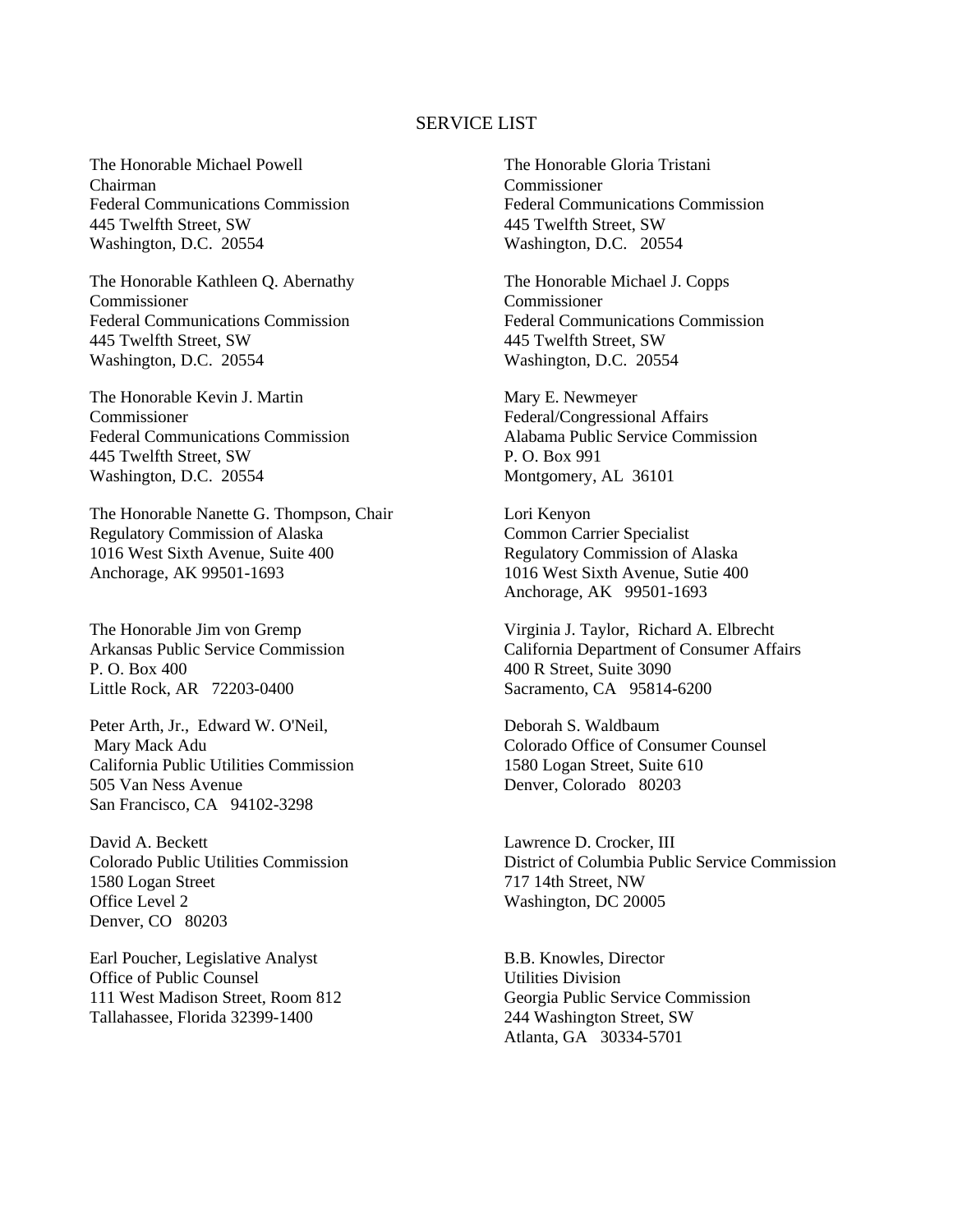The Honorable Robert B. Baker, Commissioner Georgia Public Service Commission 244 Washington Street, S.W. Atlanta, Georgia 30334-5701

Donald L. Howell, II General Counsel Idaho Public Utilities Commission P. O. Box 83720 Boise, ID 83720-0074

Indiana Utility Regulatory Commission Suite E-306 302 W. Washington Street Indianapolis, IN 46204

Barry Payne Indiana Office of the Consumer Counsel 100 North Senate Avenue Room N501 Indianapolis, Indiana 46204-2208

James Maret Office of Consumer Advocate Lucas State Office Building 4th Floor Des Moines, Iowa 50319

General Counsel Kansas Corporation Commission 1500 SW Arrowhead Road Topeka, Kansas 66604-4027

Gayle T. Kellner Louisiana Public Service Commission P. O. Box 91154 Baton Rouge, LA 70821-9154

Ann Dean Maryland Public Service Commission 16th Floor, 6 Saint Paul Street Baltimore, Maryland 21202-6806

Mike Travieso Office of People's Counsel 6th St. Paul Street, Suite 2102 Baltimore, Maryland 21202

Eileen Benner Idaho Public Utilities Commission P. O. Box 83720 Boise, ID 83720-0074

Sarah A. Naumer Federal/Congressional Affairs Illinois Commerce Commission 160 N. LaSalle, Suite C-800 Chicago, Illinois 60601

Anne Becker Office of Utility Consumer Counsel 100 North Senate Avenue, Rm. N501 Indianapolis, Indiana 46204-2208

William H. Smith, Jr., Chief Federal and Legislative Programs Coordinator Iowa Utilities Board Lucas State Office Building Des Moines, IA 50319

Amy E. Dougherty Kentucky Public Service Commission Post Office Box 615 Frankfort, Kentucky 40602

Lawrence C. St. Branc Louisiana Public Service Commission P. O. Box 91154 Baton Rouge, LA 70821-9154

Joel B. Shifman, Esq. Maine Public Utilities Commission 242 State Street State House, Station 18 Augusta, Maine 04333-0018

Susan Stevens Miller Assistant General Counsel Maryland Public Service Commission 16th Floor, 6 Paul Street Baltimore, MD 21202-6806

John G. Strand, Chairman Michigan Public Service Commission 6545 Mercantile Way Lansing, Michigan 48911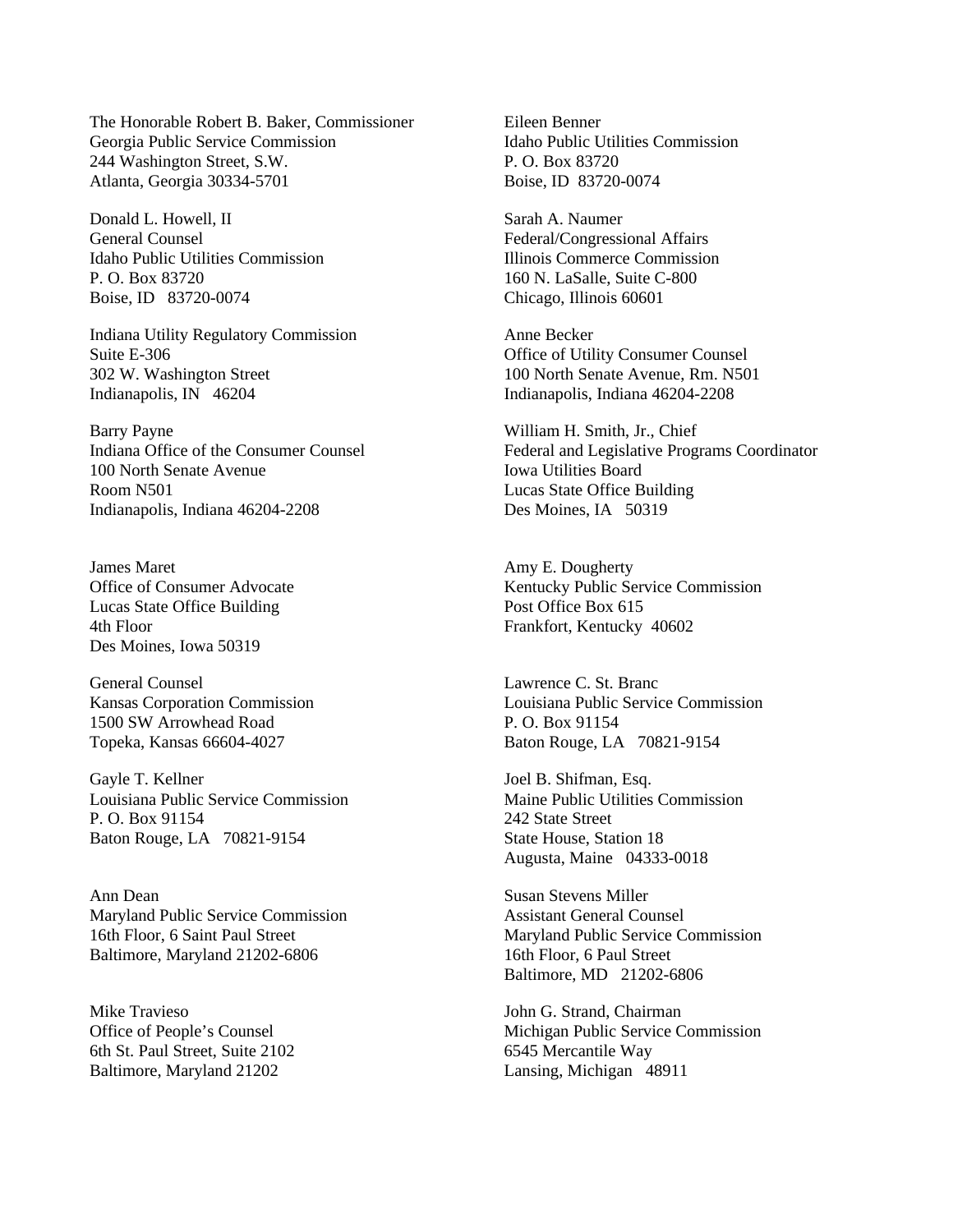Richard J. Johnson, Brian T. Grogan Minnesota Independent Coalition Moss & Barnett, 4800 Northwest Center 90 South Seventh Street Minneapolis, MN 55402-4129

Barbara Meisenheimer, Martha S. Hogerty Missouri Office of Public Counsel Truman Bldg, 301 West High St, Ste 250 Jefferson City, MO 65101

The Honorable Bob Rowe Montana Public Service Commission 1701 Prospect Avenue P.O. Box 202601 Helena, MT 59620-2601

Deonne Bruning Nebraska Public Service Commission 300 The Atrium 1200 N Street Lincoln, Nebraska 68508

Carl Johnson, Telecom Policy Analyst New York Public Service Commission 3 Empire State Plaza Albany, NY 12223-1350

Illona A. Jeffcoat-Sacco, Director Public Utilities Division State of North Dakota 600 E. Boulevard Bismarch, North Dakota 58505-0480

General Counsel Oklahoma Corporation Commission P. O. Box 5200-2000 Oklahoma City, OK 73152-2000

Barbara Combs Oregon Public Utility Commission 550 Capitol Street, NE, Suite 215 Salem, Oregon 97301-2551

Maureen A. Scott Assistant Counsel Pennsylvania Public Utility Commission P. O. Box 3265 Harrisburg, PA 17105-3265

Eric Swanson Office of Attorney General 445 Minnesota Street Suite 1200 WCL Tower St. Paul, Minnesota 55101-2130

Eric B. Witte Assistant General Counsel Missouri Public Service Commission P. O. Box 360 Jefferson City, Missouri 65102

Karen Finstad Hammel, Staff Attorney Montana Public Service Commission 1701 Prospect Avenue P. O. Box 202601 Helena, MT 59601-2601

Charles Bolle, Policy Adviser Nevada Public Utilities Commission 1150 E. Williams Street Carson City, NV 89701-3109

Terry Monroe New York Public Service Commission Three Empire Plaza Albany, NY 12223

Robert S. Tongren, Andrea M. Kelsey, David C. Bergman, Richard W. Pace, Karen J. Hardie Ohio Consumers Counsel 77 South High Street, 15th Floor Columbus, Ohio 43266-0550

Honorable Joan H. Smith Oregon Public Utility Commission 550 Capitol Street, NE, Suite 215 Salem, OR 97301-2551

Philip F. McClelland Pennsylvania Office of Consumer Advocate 555 Walnut Street Forum Place, 5th Floor Harrisburg, PA 17101-1923

David F. Johnson, Scott Sawyer Rhode Island Public Utilities Commission 100 Orange Street Providence, R.I. 02903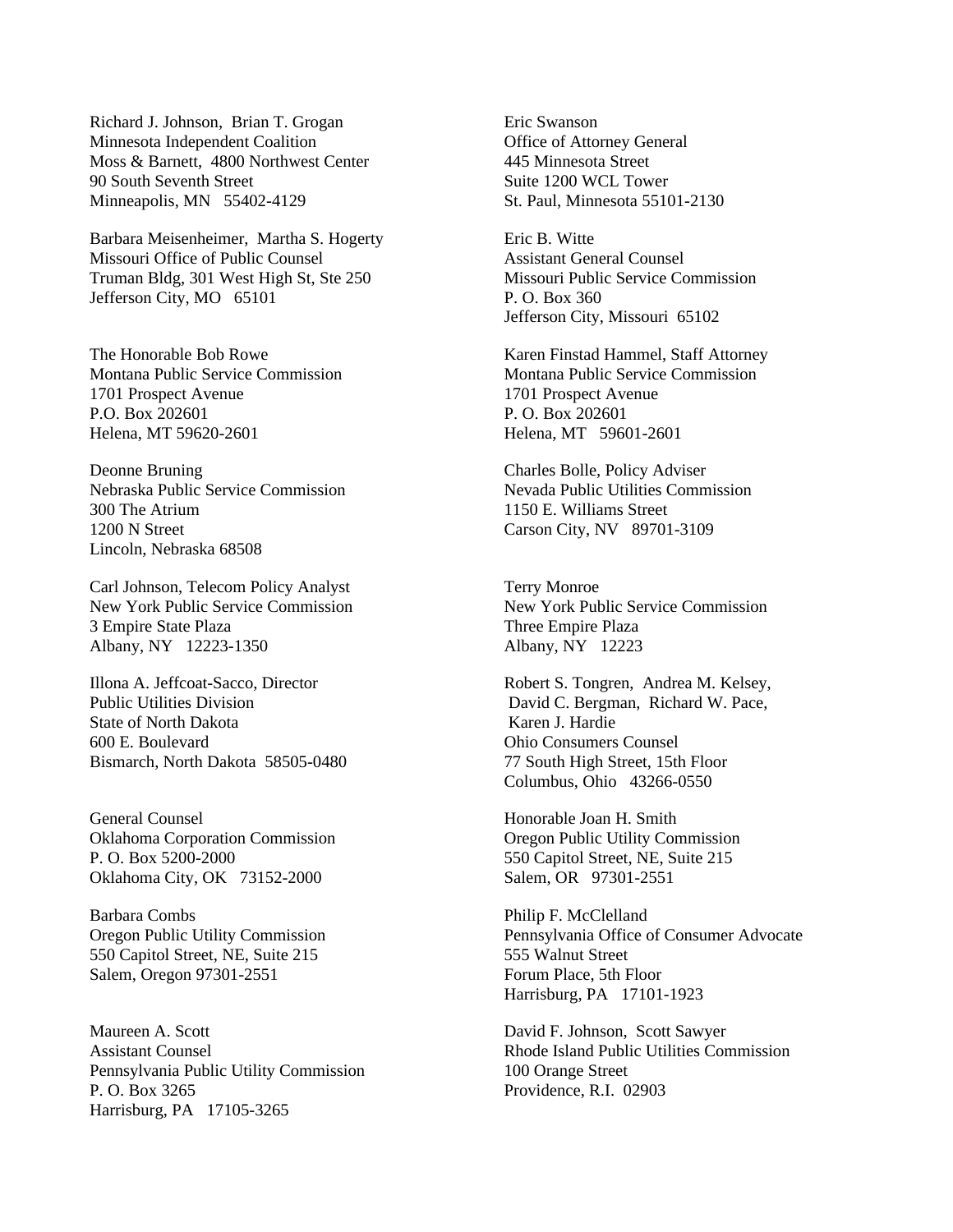R. Glenn Rhyne, Manager Research Department South Carolina Public Service Commission P. O. Drawer 11649 Columbia, S.C. 29203

William J. Janklow, Governor State of South Dakota Executive Office - State Capitol 500 East Capitol Pierre, South Dakota 57501-5070

Honorable Pam Nelson, Commissioner South Dakota Public Utilities Commission 500 East Capitol Avenue Pierre, SD 57501

Texas Public Utility Commission Post Office Box 13326 Austin, TX 78701-3326

Vicki Oswalt Office of Policy Development Public Utility Commission of Texas Post Office Box 13326 Austin, TX 78701-3326

Peter Bluhm, Director of Policy Research Vermont Public Service Board Drawer 20 112 State Street, 4th Floor Montpieller, VT 05620

Tom Wilson, Economist Washington Utilities & Transportation Commission 1300 South Evergreen Park Drive SW Olympia, Washington 98504

Honorable Richard Hemstad Washington Utilities & Transportation Commission 1300 S. Evergreen Park Drive, SW Olympia, Washington 98504

Honorable Steve Ellenbecker, Chairman Honorable Steve Furtney, Deputy Chairman Kristin H. Lee, Commissioner Wyoming Public Service Commission 2515 Warren Avenue, Suite 300 Cheyenne, Wyoming 82002

South Dakota Public Utilities Commission 500 E. Capital Street Pierre, SD 57501-5070

Honorable James A. Burg, Chairman South Dakota Public Utilities Commission 500 East Capitol Avenue Pierre, SD 57501

Christopher Klein Tennessee Regulatory Authority 460 James Robertson Parkway Nashville, Tennessee 37243-0505

Suzi Ray McClellan Texas Office of Public Utility Counsel Post Office Box 13326 Austin, TX 78701-3326

Laurie Pappas Office of Public Utility Counsel 1701 N. Congress Avenue, 9-180 Post Office Box 12397 Austin, Texas 78711-2397

William Irby, Director Division of Communications Virginia State Corporation Commission 1300 East Main Street - 9th Floor Richmond, VA 23218

Honorable Marilyn Showalter, Chairman Washington Utilities & Transportation Commission 1300 S. Evergreen Park Drive, SW Olympia, Washington 98504

Honorable William R. Gillis Washington Utilities & Transportation Commission 1300 S. Evergreen Park Drive, SW Olympia, Washington 98504

National Association of State Utility Consumer **Advocates** c/o Pennsylvania Office of Consumer Advocate Attn: Philip F. McClelland 555 Walnut Street 5th Floor, Forum Place Harrisburg, PA 17101-1923